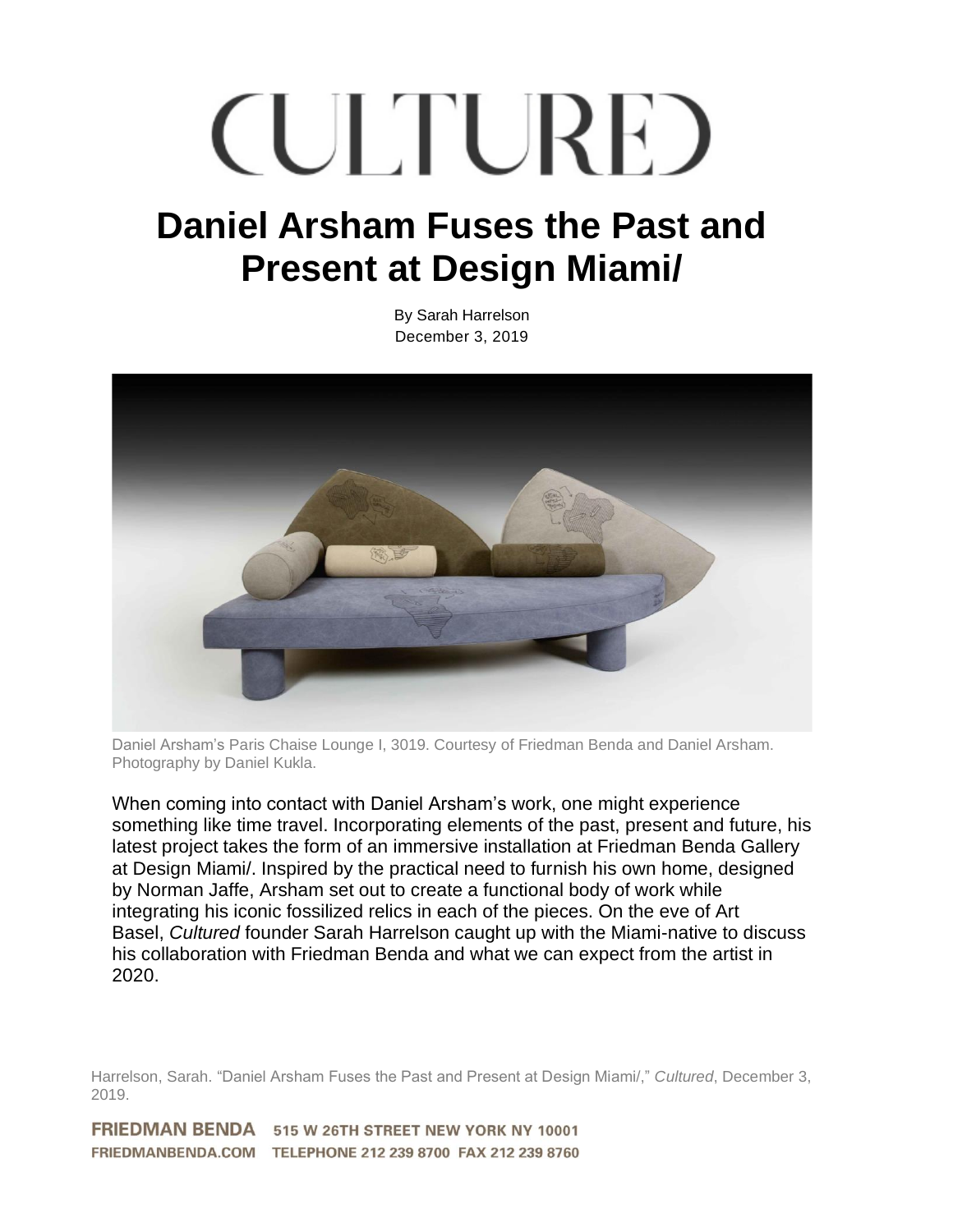**Growing up in Miami, how did this city inspire your work and designs?** I grew up in the area outside of what most people see today when they come for Art Basel or to go on vacation—the area of the city that's more natural and jungle-like, out in the Everglades. I spent a lot of time on the water when I was a kid. Miami was always a city that was being built out of the natural world, right? Most of the landscape in Miami was actually swamp. They excavated the swamp and built land around it, and lots of houses on lakes—fake lakes. The whole city is kind of an invention, in some ways.



Coconut Grove, 3019. Courtesy of Friedman Benda and Daniel Arsham.

Harrelson, Sarah. "Daniel Arsham Fuses the Past and Present at Design Miami/," *Cultured*, December 3, 2019.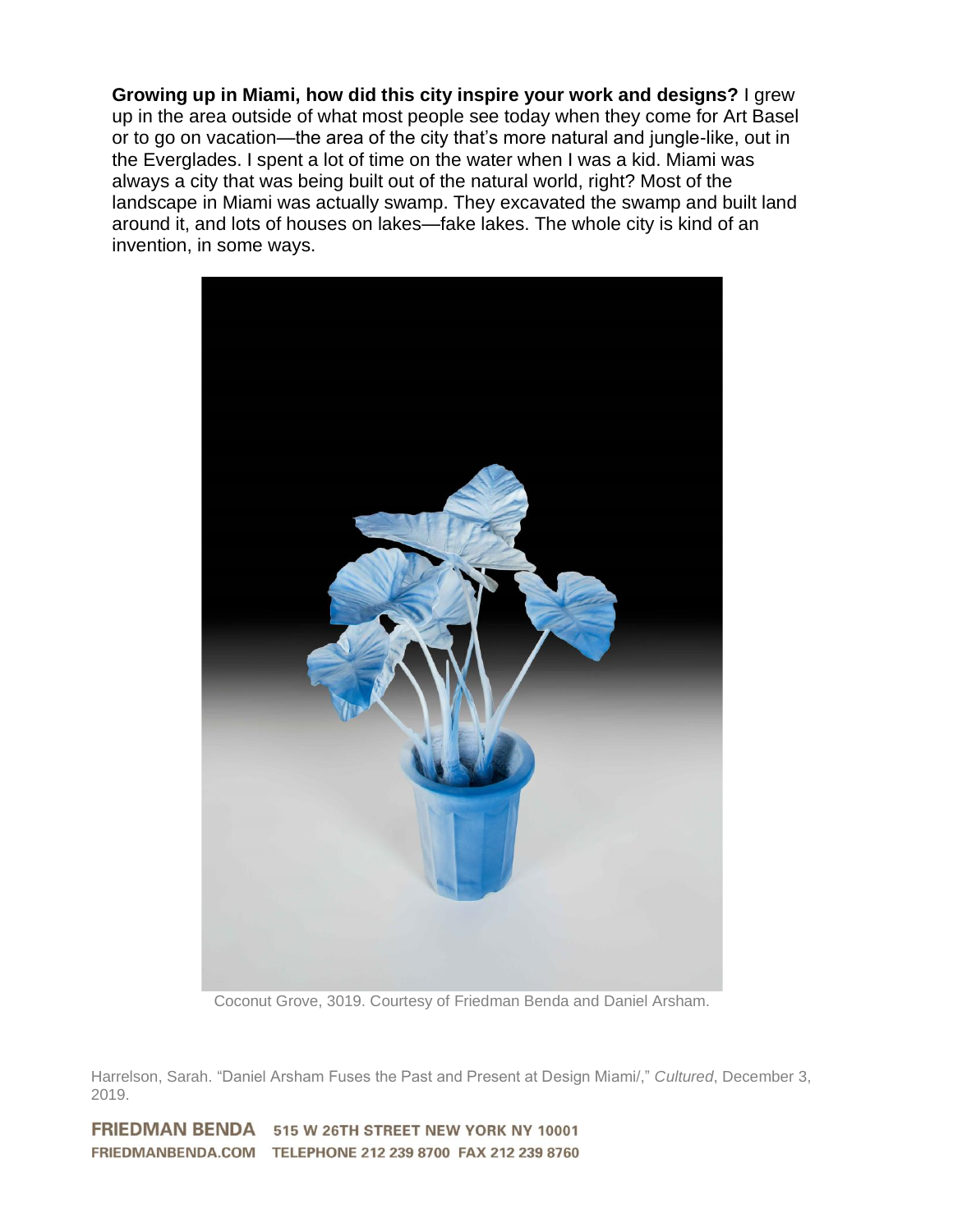**Was there a certain 'turning point' in your life that led your career in art? If so, what was it?** I mean the biggest thing was going to school at Cooper Union. Obviously, New York is a different city and provides access to all the museums and, you know, different types of culture. Miami has culture, but not a lot of art stuff was happening at the time when I was in high school. There were a couple of museums, but, in some ways it was a little bit provincial. That has changed a lot in the last fifteen years. But, I was very happy to go to New York.

**At this year's Design Miami/ your work will be presented in an immersive installation at Friedman Benda. The project is in tune with your previous creative output but will also break new grounds. Can you elaborate more on your vision and what it means to you.** About a year ago, I purchased the 1969 Norman Jaffe house. Jaffe was a mid-century modern architect, but built most of his properties in wood and stone and had, in my opinion, one of the most nuanced ways of working with space and light and landscape. When I got this house, part of my intention was to restore it, but also to create an edition that is architecture with design. All the furniture—a lot of which was built in, as well as stand-alone pieces—I designed, but not necessarily with the intention of showing. They were originally made just for the house. Marc Benda happened to see some of these pieces and proposed the idea to create a showcase of these works. I think it's an interesting project for people who know my work, because in some ways, the pieces are a little bit more personal. They were initially made for myself and for my family, and use a lot of techniques and materials that were present in the studio. You can see the thinking that went into these works. A lot of them have notes written directly on them. You can see the palette. Things are very direct, but at the same time actually functional and quite comfortable.

Harrelson, Sarah. "Daniel Arsham Fuses the Past and Present at Design Miami/," *Cultured*, December 3, 2019.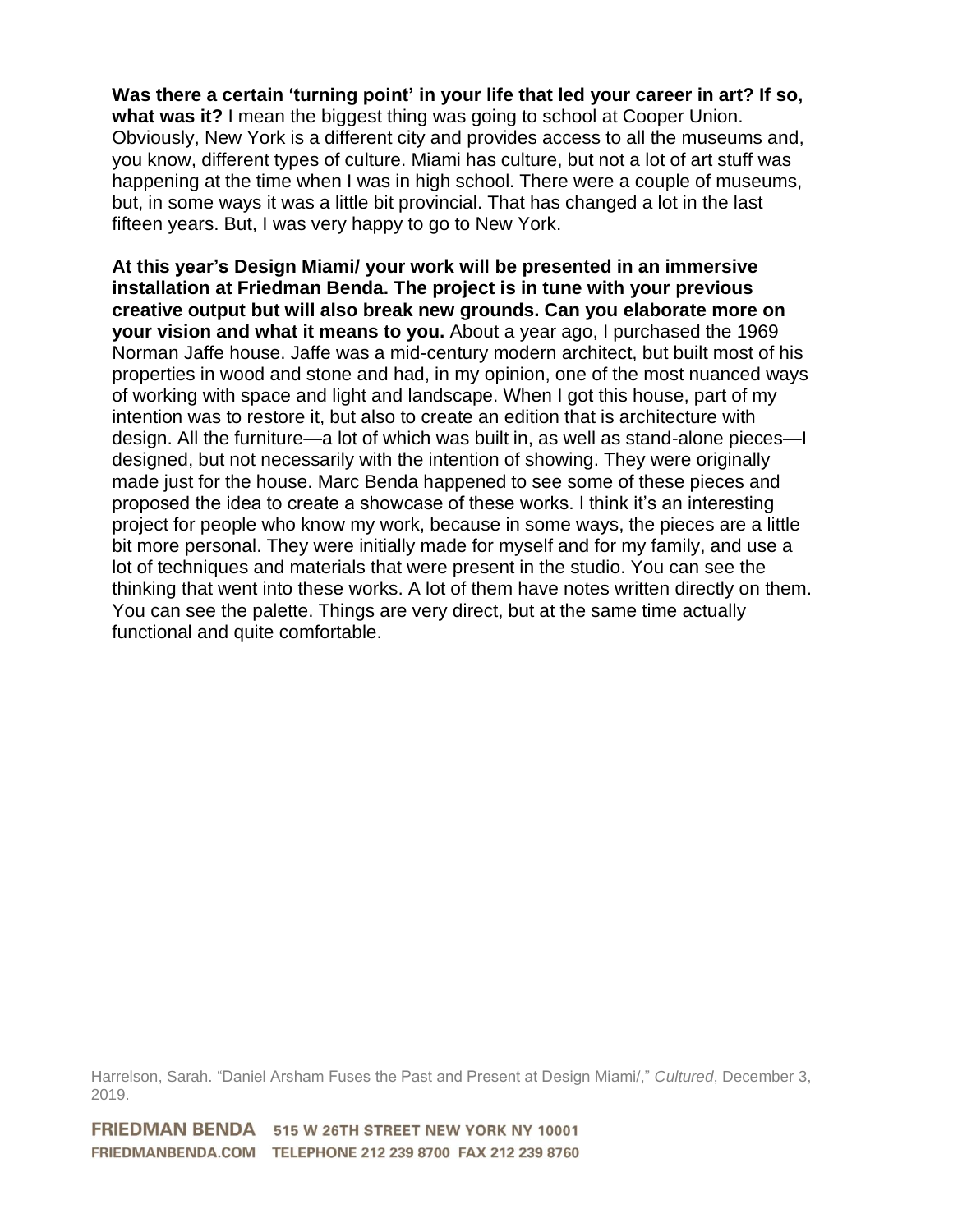

Shanghai Chair, 3019. Courtesy of Friedman Benda and Daniel Arsham.

**How does your work continually test a viewer's perception of time and space? What do you hope will resonate with those interacting with your work?** A lot of my work pushes and pulls time to create scenarios that dislocate people in time. This is often done through fictional archeology: taking things from the present and re-forming them in materials that we associate with geological time frames, like crystals and things like that.

Harrelson, Sarah. "Daniel Arsham Fuses the Past and Present at Design Miami/," *Cultured*, December 3, 2019.